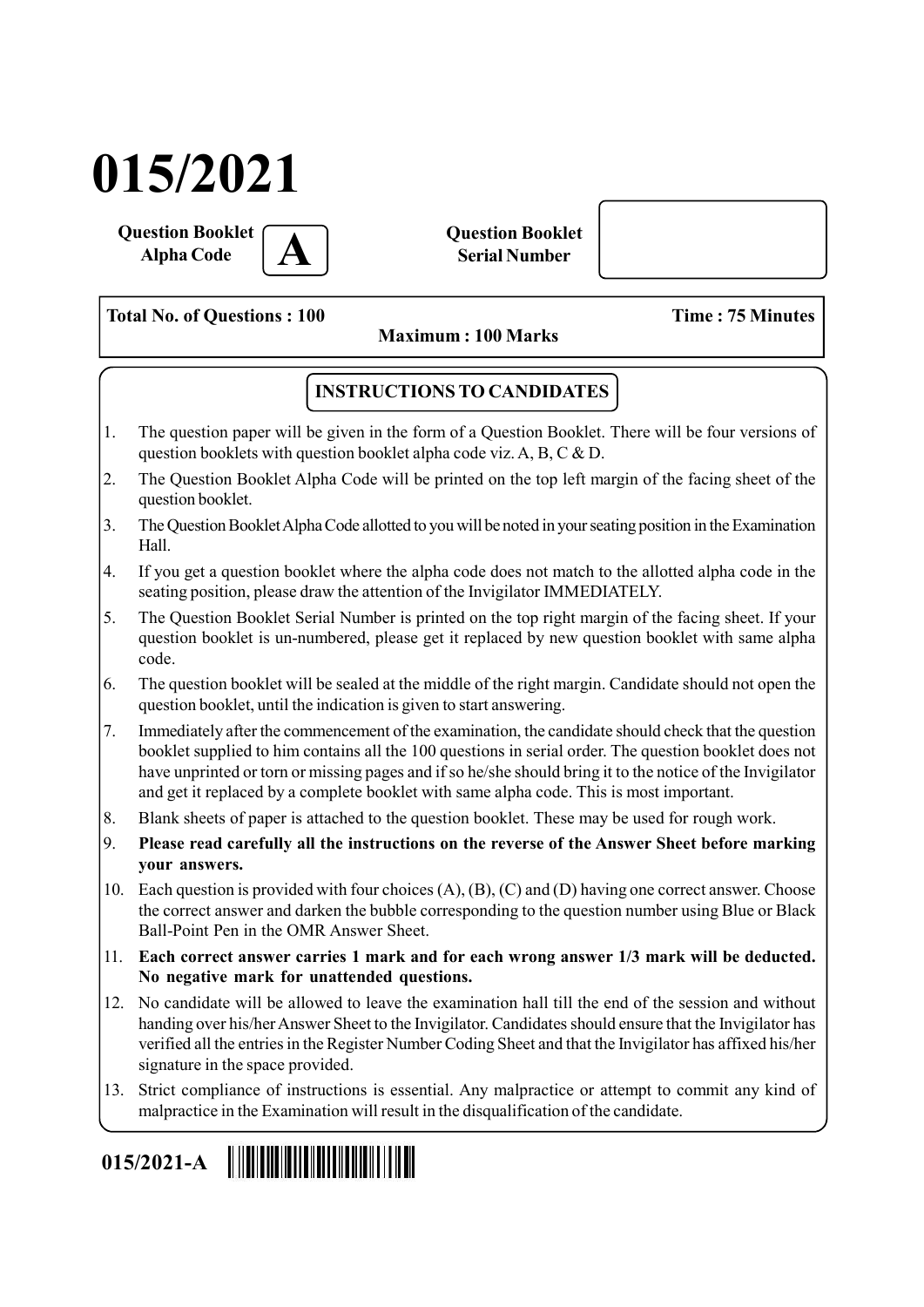$015/2021$  and  $2$  and  $4$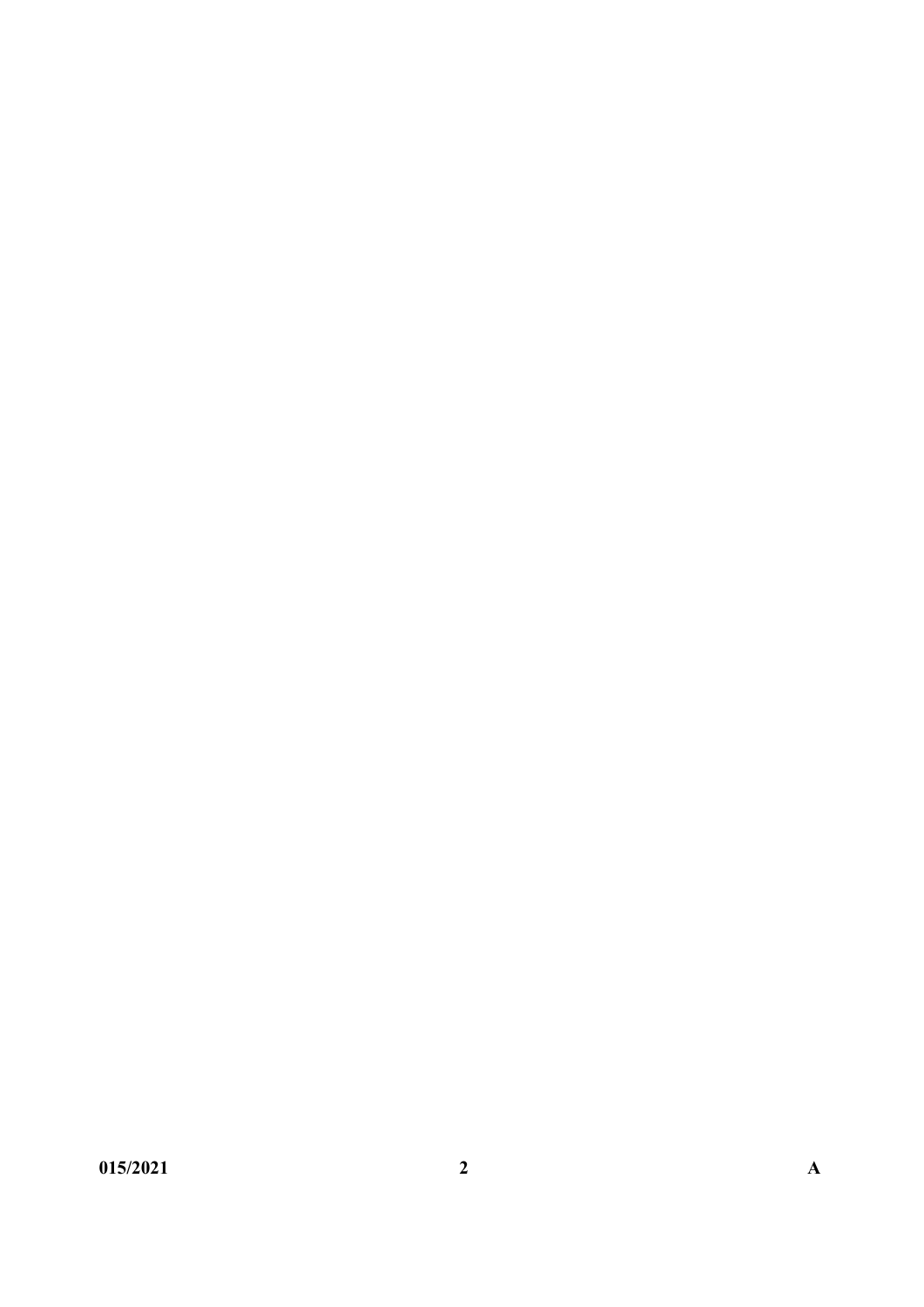# 015/2021

## Total Marks : 100 Marks

Time : 1 hour and 15 minutes

|     |                          | 3                                        | 015/2021<br>[P.T.O.]                                                                                                                                                                                                                                                                                                                                                                                                                                                                                                                                                                                                                                  |
|-----|--------------------------|------------------------------------------|-------------------------------------------------------------------------------------------------------------------------------------------------------------------------------------------------------------------------------------------------------------------------------------------------------------------------------------------------------------------------------------------------------------------------------------------------------------------------------------------------------------------------------------------------------------------------------------------------------------------------------------------------------|
| (C) |                          |                                          | <b>9A</b>                                                                                                                                                                                                                                                                                                                                                                                                                                                                                                                                                                                                                                             |
| (A) | 13A                      | (B)                                      | 14A                                                                                                                                                                                                                                                                                                                                                                                                                                                                                                                                                                                                                                                   |
|     |                          |                                          |                                                                                                                                                                                                                                                                                                                                                                                                                                                                                                                                                                                                                                                       |
|     |                          |                                          |                                                                                                                                                                                                                                                                                                                                                                                                                                                                                                                                                                                                                                                       |
|     |                          |                                          | Five                                                                                                                                                                                                                                                                                                                                                                                                                                                                                                                                                                                                                                                  |
|     |                          |                                          | Three                                                                                                                                                                                                                                                                                                                                                                                                                                                                                                                                                                                                                                                 |
|     |                          |                                          |                                                                                                                                                                                                                                                                                                                                                                                                                                                                                                                                                                                                                                                       |
| (C) | Light effect             | (D)                                      | Heating effect                                                                                                                                                                                                                                                                                                                                                                                                                                                                                                                                                                                                                                        |
| (A) | Chemical effect          | (B)                                      | X-ray effect                                                                                                                                                                                                                                                                                                                                                                                                                                                                                                                                                                                                                                          |
|     |                          |                                          |                                                                                                                                                                                                                                                                                                                                                                                                                                                                                                                                                                                                                                                       |
| (C) | $0.10000000 \Omega$      | (D)                                      | 100000000 Ω                                                                                                                                                                                                                                                                                                                                                                                                                                                                                                                                                                                                                                           |
| (A) | $1000000 \Omega$         | (B)                                      | $10000 \Omega$                                                                                                                                                                                                                                                                                                                                                                                                                                                                                                                                                                                                                                        |
|     |                          |                                          |                                                                                                                                                                                                                                                                                                                                                                                                                                                                                                                                                                                                                                                       |
| (C) |                          |                                          | 90%, 10%                                                                                                                                                                                                                                                                                                                                                                                                                                                                                                                                                                                                                                              |
| (A) | 50%, 50%                 | (B)                                      | 60%, 40%                                                                                                                                                                                                                                                                                                                                                                                                                                                                                                                                                                                                                                              |
|     |                          |                                          |                                                                                                                                                                                                                                                                                                                                                                                                                                                                                                                                                                                                                                                       |
|     |                          |                                          |                                                                                                                                                                                                                                                                                                                                                                                                                                                                                                                                                                                                                                                       |
| (C) | 215 °C                   | (D)                                      | 315 °C                                                                                                                                                                                                                                                                                                                                                                                                                                                                                                                                                                                                                                                |
|     |                          |                                          | 212 °C                                                                                                                                                                                                                                                                                                                                                                                                                                                                                                                                                                                                                                                |
|     |                          |                                          |                                                                                                                                                                                                                                                                                                                                                                                                                                                                                                                                                                                                                                                       |
| (C) | Ohm                      | (D)                                      | Ampere                                                                                                                                                                                                                                                                                                                                                                                                                                                                                                                                                                                                                                                |
| (A) | Coulomb                  | (B)                                      | Mho                                                                                                                                                                                                                                                                                                                                                                                                                                                                                                                                                                                                                                                   |
|     |                          |                                          |                                                                                                                                                                                                                                                                                                                                                                                                                                                                                                                                                                                                                                                       |
|     | 29                       | (D)                                      | 43                                                                                                                                                                                                                                                                                                                                                                                                                                                                                                                                                                                                                                                    |
| (A) | 13                       | (B)                                      | 18                                                                                                                                                                                                                                                                                                                                                                                                                                                                                                                                                                                                                                                    |
|     |                          |                                          |                                                                                                                                                                                                                                                                                                                                                                                                                                                                                                                                                                                                                                                       |
|     | (C)<br>(A)<br>(A)<br>(C) | 185 °C<br>63%, 37%<br>Two<br>Four<br>11A | How many electrons are in a Aluminum atom?<br>What is unit of the quantity of electricity?<br>What is the working temperature of electrician solder?<br>(B)<br>Out of the following which composition of tin and lead used in fine solder?<br>(D)<br>Which one is equal to one mega ohm?<br>Which effect of electric current is used for soldering iron?<br>How many electrons are in the outer most orbit of intrinsic semi conductor atom?<br>(B)<br>(D)<br>The normal current carrying capacity of 1.5 sq: mm copper cable is 16A. What is the<br>current carrying capacity of a cable when protected by coarse excess current protection ?<br>(D) |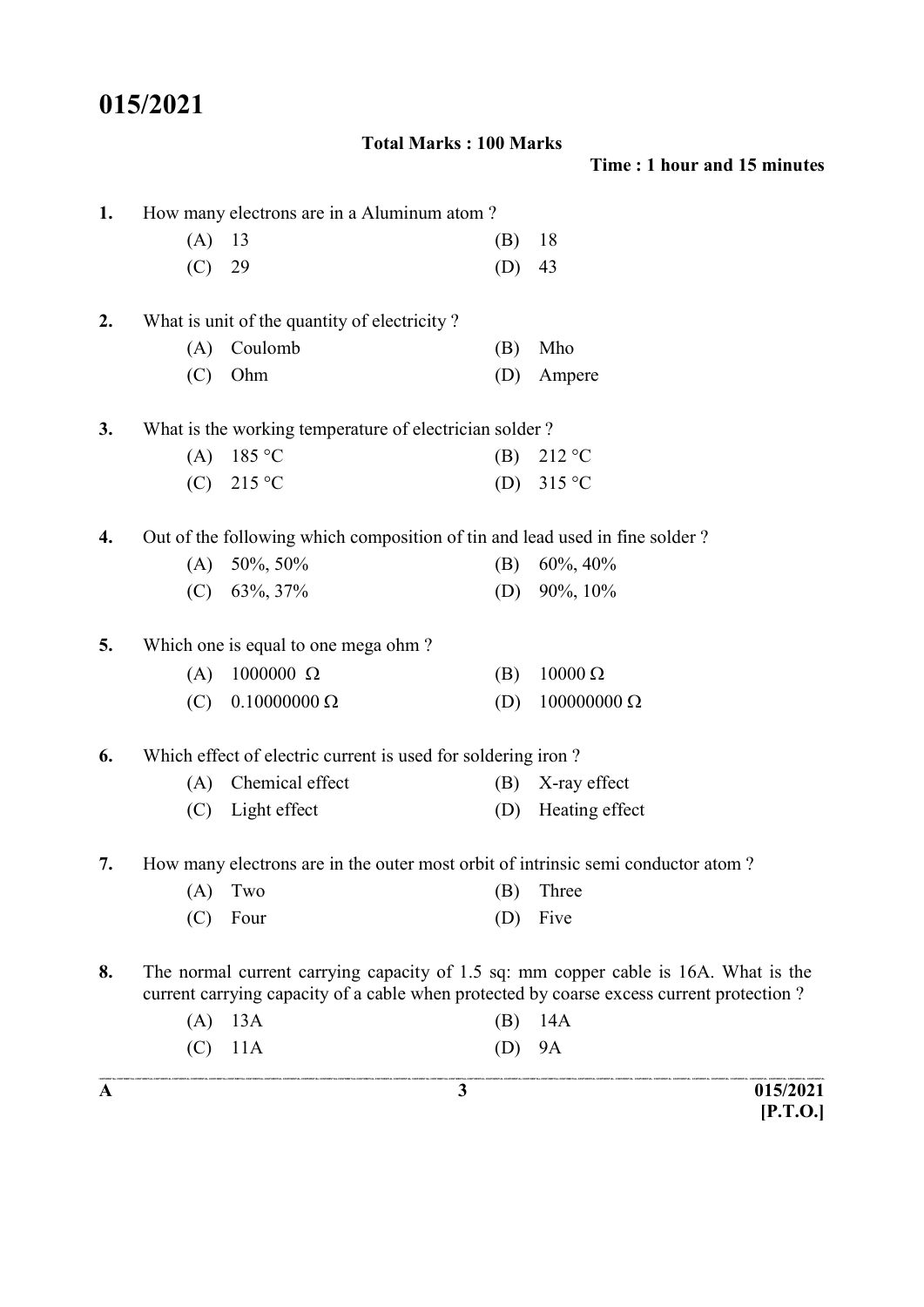|     | 015/2021       |                                                                                   | 4          | A                                                                                           |
|-----|----------------|-----------------------------------------------------------------------------------|------------|---------------------------------------------------------------------------------------------|
|     | (C)            | 5V                                                                                | (D)        | 8V                                                                                          |
|     | (A)            | 7.5V                                                                              | (B)        | 1.5V                                                                                        |
| 17. |                | What is the total output voltage if five cells of 1.5V are connected in parallel? |            |                                                                                             |
|     |                |                                                                                   |            |                                                                                             |
|     | (A)<br>(C)     | 2V<br>1.5V                                                                        | (B)<br>(D) | 1.12V<br>1.3V                                                                               |
| 16. |                | What is the average e.m.f of Leclanche cell?                                      |            |                                                                                             |
|     |                |                                                                                   |            |                                                                                             |
|     | (C)            | 1.64 micro ohm meter                                                              | (D)        | 7.8 micro ohm meter                                                                         |
|     | (A)            | 2.4 micro ohm meter                                                               | (B)        | $0.017$ micro ohm meter                                                                     |
| 15. |                | What is the value of resistivity of copper?                                       |            |                                                                                             |
|     | (C)            | Anode                                                                             | (D)        | Glass jar                                                                                   |
|     | (A)            | Terminal                                                                          | (B)        | Cathode                                                                                     |
| 14. |                | In electrolysis the positive electrode is called                                  |            |                                                                                             |
|     |                |                                                                                   |            |                                                                                             |
|     | (C)            | One                                                                               | (D)        | Zero                                                                                        |
|     | (A)            | Negative                                                                          | (B)        | Positive                                                                                    |
| 13. |                | What is the temperature co-efficient of resistance of a semi conductor?           |            |                                                                                             |
|     | (C)            | Current law                                                                       | (D)        | Kirchhoff's Second law                                                                      |
|     | (A)            | Ohm's law                                                                         | (B)        | Kirchhoff's First law                                                                       |
| 12. |                |                                                                                   |            | Which law states that in each closed circuit the sum of all voltage drops is equal to zero? |
|     |                |                                                                                   |            |                                                                                             |
|     | (C)            | $92 \Omega$                                                                       | (D)        | $98 \Omega$                                                                                 |
|     | (A)            | $100 \Omega$                                                                      | (B)        | $50 \Omega$                                                                                 |
| 11. |                |                                                                                   |            | Find the value of resistance in a circuit having current 2.5A and voltage applied 230V?     |
|     | (C)            | Cross linked polyethylene                                                         | (D)        | Cross line polyethylene                                                                     |
|     | (A)            | Zero loss polyethylene                                                            | (B)        | Zero lead polyethylene                                                                      |
| 10. |                | What is the expansion form of XLPE cable?                                         |            |                                                                                             |
|     |                |                                                                                   |            |                                                                                             |
|     | (A)<br>(C)     | 45%<br>60.6%                                                                      | (B)<br>(D) | 55%<br>40%                                                                                  |
|     | the same size? |                                                                                   |            |                                                                                             |
| 9.  |                |                                                                                   |            | What is the conductivity of aluminum conductor when compared to copper conductor of         |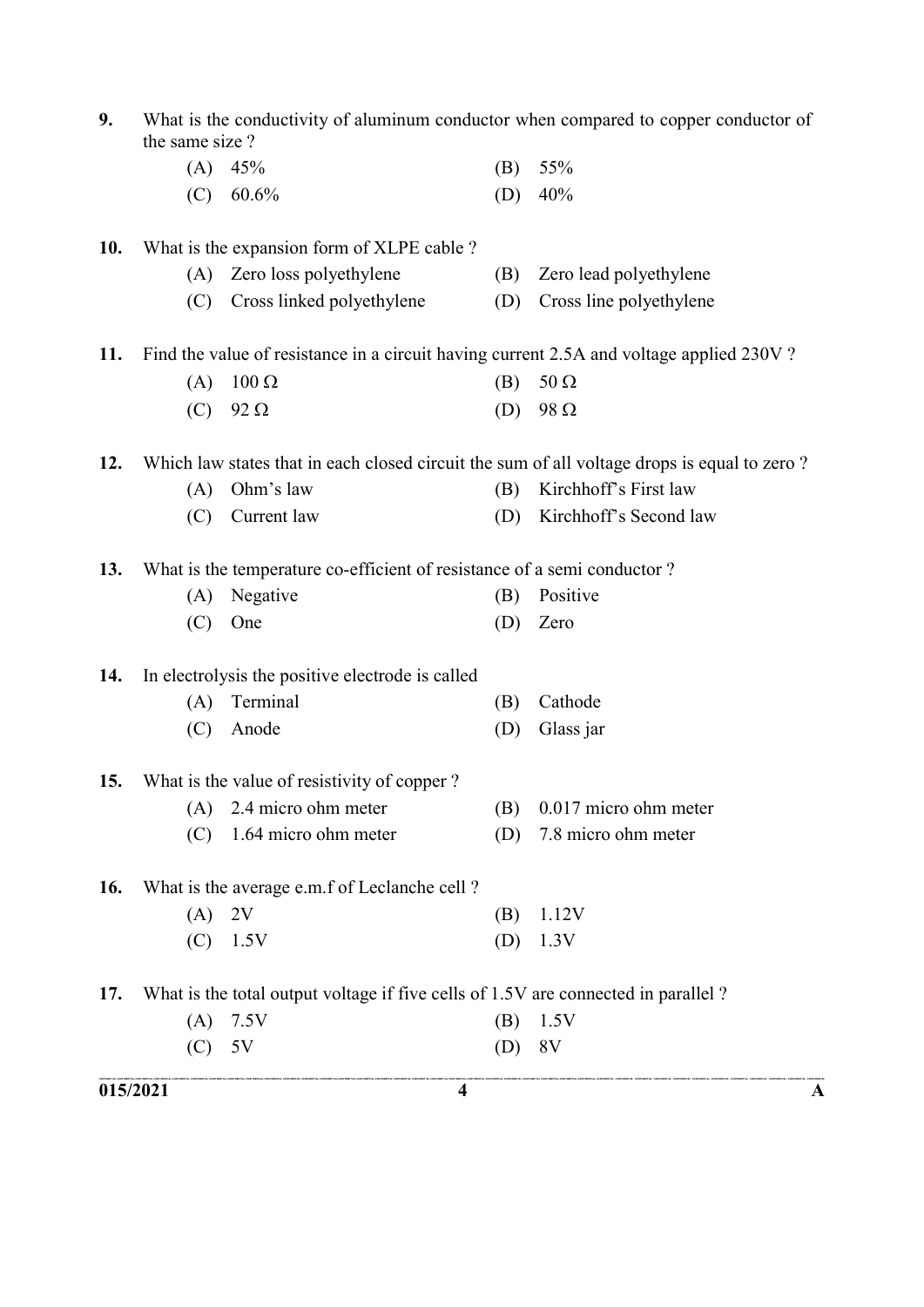- 18. Which one of the harmful gas evolutes at the time of charging a lead acid battery ?
	- (A) Neon (B) Oxygen
	- (C) Nitrogen (D) Hydrogen
- 19. What is the method of charging the battery is called when the battery is charged at very low rate ?
	- (A) Constant voltage method
	- (B) Trickle charge method
	- (C) Constant current method
	- (D) Diode method
- 20. The bending of electrodes of lead acid cell due to overcharging and discharging, improper electrolyte and temperature known as
	- (A) Sulphation (B) Sedimentation
	- (C) Buckling (D) Local action
- 21. What kind of magnetic substance is Water ?
	- (A) Ferro magnetic (B) Non magnetic (C) Para magnetic (D) Dia magnetic
- 22. In what direction internally the magnetic lines of force travel in bar magnet ?
	- (A) North to south (B) South to north
	- (C) South to south (D) North to north
- 23. What will happen if a bar magnet is broken in to two pieces ?
	- (A) Magnetic property will be destroyed
	- (B) Each piece will become a separate magnet
	- (C) One pieces will have only North Pole
	- (D) None of these

24. What is the directional indication of middle finger according to Flemings Right Hand Rule ?

- (A) direction of Induced emf (B) direction of flux
- 
- (C) direction of motion (D) direction of force
	-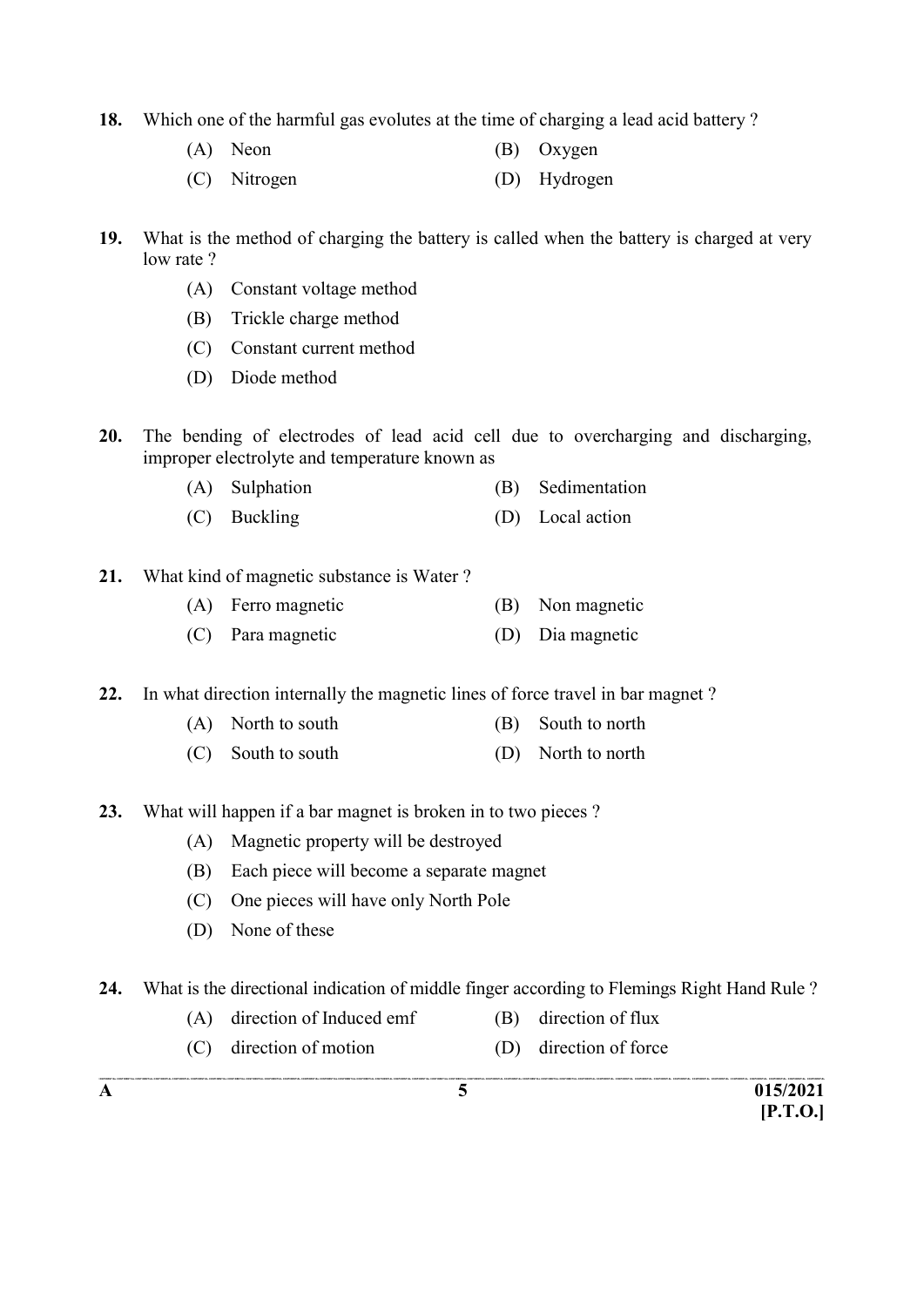|     | 015/2021                        |                                                                                      | 6   | A                                                                                      |  |
|-----|---------------------------------|--------------------------------------------------------------------------------------|-----|----------------------------------------------------------------------------------------|--|
|     | (C)                             | Mho                                                                                  | (D) | Volt                                                                                   |  |
|     | (A)                             | Henry                                                                                | (B) | Ohm                                                                                    |  |
| 33. |                                 | What is the unit of susceptance?                                                     |     |                                                                                        |  |
|     | (C)                             |                                                                                      | (D) | Rating factor                                                                          |  |
|     | (A)                             | Q factor<br>Power factor                                                             | (B) | Form factor                                                                            |  |
| 32. |                                 | The ratio of effective value to average value of half cycle is called as             |     |                                                                                        |  |
|     |                                 |                                                                                      |     |                                                                                        |  |
|     | (C)                             | $0.707$ Imax                                                                         | (D) | 7.07 Imax                                                                              |  |
|     | (A)                             | $0.637$ Imax                                                                         | (B) | 6.37 Imax                                                                              |  |
| 31. |                                 | Which of the following average value of AC sine wave?                                |     |                                                                                        |  |
|     |                                 | $(C)$ $Q = V/C$                                                                      |     | (D) $V = C \times Q$                                                                   |  |
|     |                                 | (A) $C = Q/V$                                                                        |     | (B) $C = V \times Q$                                                                   |  |
| 30. | charge $(Q)$ ?                  |                                                                                      |     | What is the correct relationship between capacitance (C), voltage (V) and electric     |  |
|     |                                 |                                                                                      |     |                                                                                        |  |
|     |                                 | $(C)$ 125 mfd                                                                        | (D) | 300 mfd                                                                                |  |
|     | of total capacitance.           | $(A)$ 25 mfd                                                                         | (B) | $150$ mfd                                                                              |  |
| 29. |                                 |                                                                                      |     | Three capacitors 25 mfd, 125 mfd and 150 mfd are connected in parallel, find the value |  |
|     | (C)                             | Ampere/ $cm2$                                                                        |     | (D) Web/ $m^2$                                                                         |  |
|     | (A)                             | Ampere-turns                                                                         |     | (B) Weber                                                                              |  |
| 28. |                                 | What is the unit of magnetic flux density?                                           |     |                                                                                        |  |
|     |                                 |                                                                                      |     |                                                                                        |  |
|     | (C)                             | Reactance                                                                            | (D) | Reluctance                                                                             |  |
|     | (A)                             | The property of magnet which opposes magnetic flux through is called<br>Permeability | (B) | Residual magnetism                                                                     |  |
| 27. |                                 |                                                                                      |     |                                                                                        |  |
|     | (C)                             | magneto motive force                                                                 |     | (D) magnetic motor force                                                               |  |
|     | (A)                             | magneto moto force                                                                   | (B) | magnetic moto force                                                                    |  |
| 26. |                                 | What is the expansion form MMF as regarding of electromagnetism?                     |     |                                                                                        |  |
|     | (D)                             | End rule                                                                             |     |                                                                                        |  |
|     | (C)                             | Faraday's Second Law of Electromagnetic Induction                                    |     |                                                                                        |  |
|     | (B)                             | Lenz's law                                                                           |     |                                                                                        |  |
|     | (A)                             | Faraday's First Law of Electromagnetic Induction                                     |     |                                                                                        |  |
|     | rate of change of flux linkage? |                                                                                      |     |                                                                                        |  |
| 25. |                                 |                                                                                      |     | Which law states that the magnitude of the induced emf is directly proportional to the |  |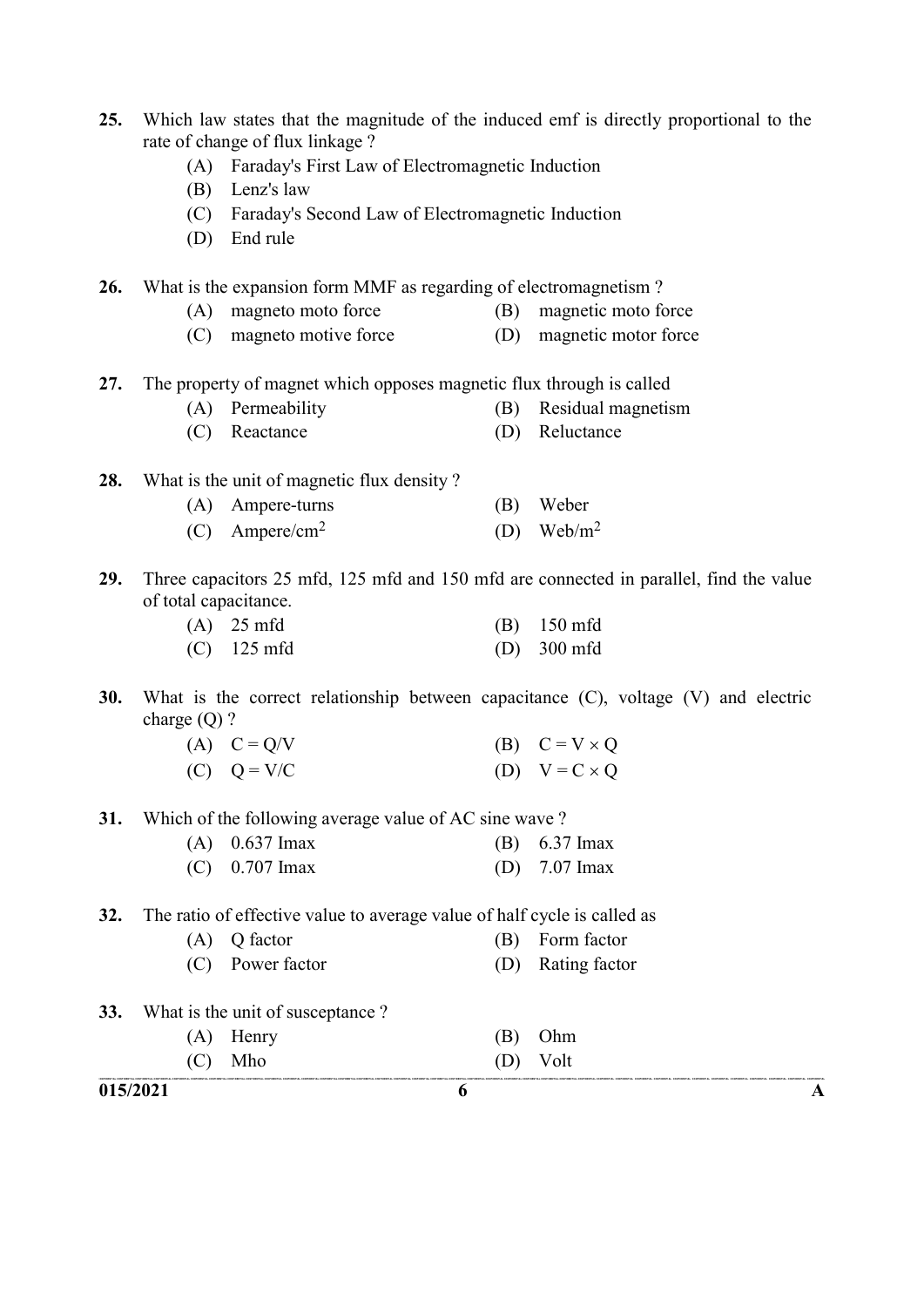- 34. In which of the following load power factor is unity ?
	- (A) Capacitive load
	- (B) Pure Resistive load
	- (C) Inductive reactance with resistance
	- (D) Non capacitive with inductive load
- 35. What is the minimum dimension of copper earth plate as per Indian standards ?
	- (A) 60 cm  $\times$  60 cm  $\times$  3.15 mm
	- (B) 60 cm  $\times$  30 cm  $\times$  6.38 mm
	- (C) 60 cm  $\times$  60 cm  $\times$  6.38 mm
	- (D)  $40 \text{ cm} \times 40 \text{ cm} \times 6.18 \text{ mm}$
- 36. What is the minimum internal diameter of G.I pipe for pipe earthling as per Indian standards ?
	- (A) 32 mm (B) 38 mm
	- (C) 28 mm (D) 25 mm
- 37. What is the expansion form of RCCB ?
	- (A) Residual current control breaker
	- (B) Residual control circuit breaker
	- (C) Residual current circuit breaker
	- (D) Residual circuit current breaker
- 38. As per IE Rule 48, the maximum permissible voltage drop in a power industrial circuit should not more than
	- (A) 10% of the declared supply voltage
	- (B) 9% of the declared supply voltage
	- (C) 15% of the declared supply voltage
	- (D) 5% of the declared supply voltage

39. What is the maximum load in a sub-circuit as per IE Rule regarding internal wiring ?

- (A) 800 W (B) 900 W
- (C) 1000 W (D) 700 W
- 40. According to Indian standards, the insulation resistance of any wiring installation should not be less than  $\qquad \qquad$ .

| (A) $10 \text{ M}\Omega$ | (B) $18 \text{ M}\Omega$ |
|--------------------------|--------------------------|
| (C) $20 \text{ M}\Omega$ | (D) $1 M\Omega$          |
|                          |                          |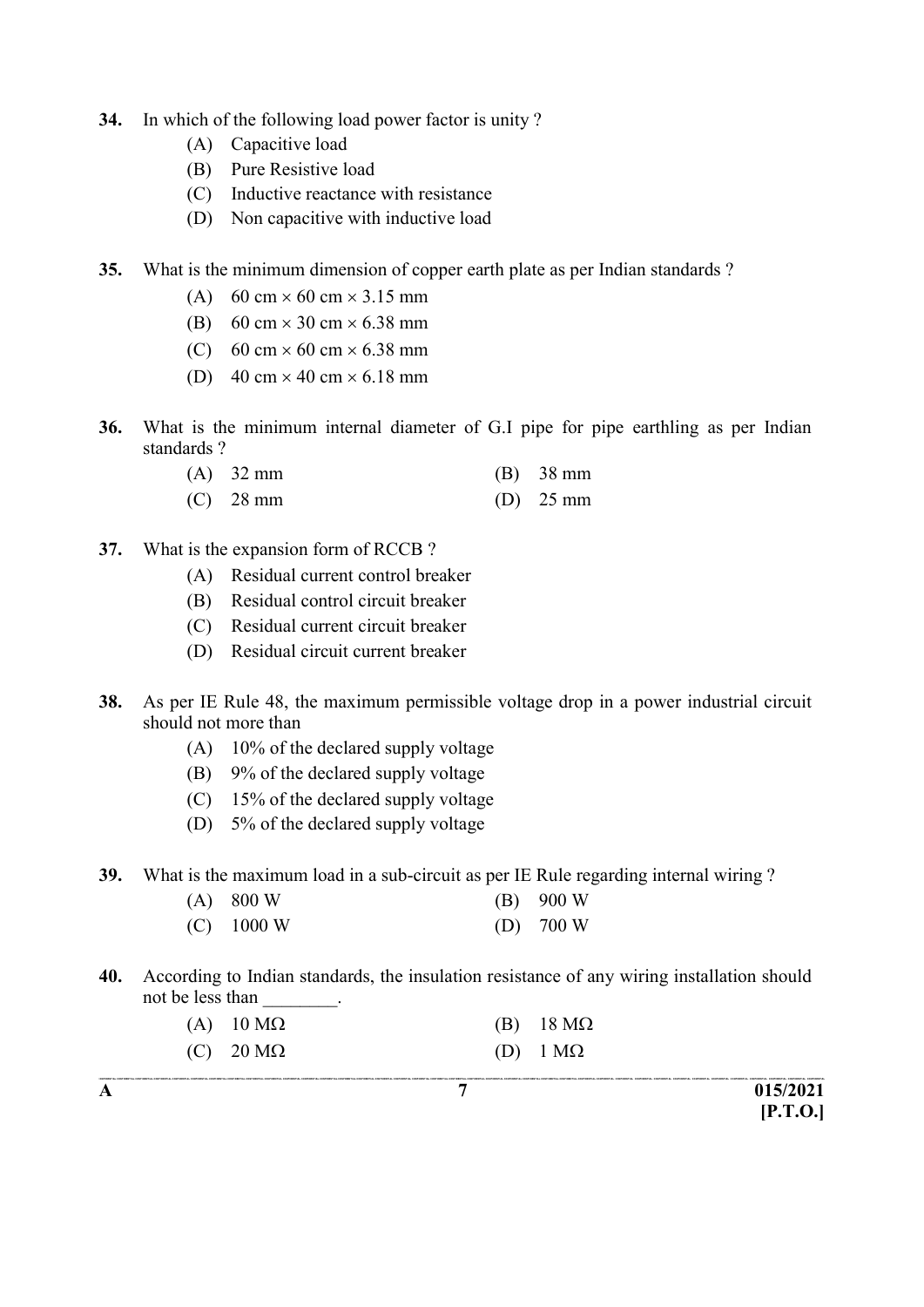- 41. Working principle of DC generator based on
	- (A) Fleming's Left Hand Rule
	- (B) Fleming's Right Hand Rule
	- (C) Faraday's laws of electromagnetic induction
	- (D) Lenz's law

42. In DC machine of number of commutator segments is equal to

- (A) no. of poles (B) no. of conductors
- (C) no. of armature coils (D) two times of no. of poles
- 43. In DC generators lap winding is used for
	- (A) low voltage, low current (B) high voltage, low current
- - (C) high voltage, high current (D) low voltage, high current
- 
- 44. Which type generator used for ARC welding ?
	- (A) Over compound (B) Under compound
	- (C) Differential compound (D) Level compound
- 45. As per BIS of the minimum value of insulation resistance required for low and medium voltage rated machines
	- (A) 0.1 mega ohm (B) 10 mega ohm
	- (C) 1 mega ohm (D) 0.5 mega ohm

46. What happened if the field flux of a DC motor reduced to half ?

- (A) Speed remains same (B) Speed decreased
- (C) Speed decreased two times (D) Speed increased to two times
- 47. The direction of rotation of DC series motor can be changed by
	- (A) Interchanging supply terminals (B) Interchanging field terminals
	- (C) Either  $(A)$  or  $(B)$  of above (D) None of the above
- 48. Which starter used for control the speed of DC motor above rated speed
	- (A) Four point starter (B) Three point starter
	- (C) Either  $(A)$  or  $(B)$  (D) Two point starter
- -
- 49. The yoke of a DC generator is usually made of
	- (A) Cast Iron (B) Stainless Steel
	- (C) Copper (D) Silicon steel
- 50. In over compound generator full load terminal voltage is
	- (A) equal to no load terminal voltage.
	- (B) more than no load terminal voltage.
	- (C) less than.
	- (D) almost Zero.

 $015/2021$  and  $8$  and  $4$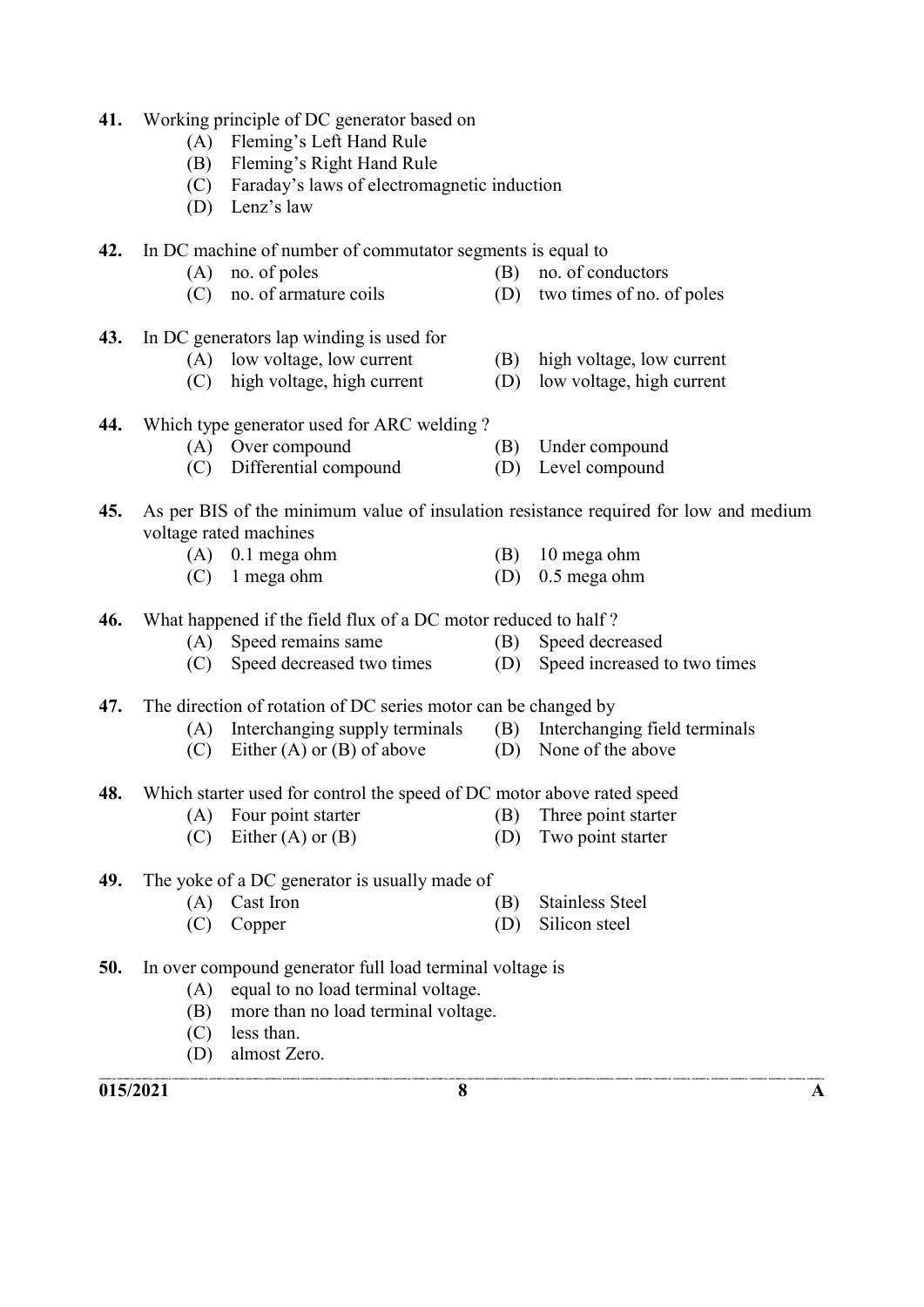- 51. Why the double cage rotor of a 3-phase squirrel cage induction motor is short circuited ?
	- (A) To reduce the slip (B) For quick starting
- - (C) For pulling more load (D) To maintain good torque
- 52. Why the rotor bars of a 3 phase squirrel cage induction motor are mounted in a slightly skewed position ?
	- (A) To avoid magnetic locking (B) To maintain constant speed
	- (C) To run with more load than rated (D) To increase the efficiency of motor
- 53. Why starter is necessary for the operation of 3 phase induction motors ?
	- (A) To protect the motor from leakage
	- (B) To protect the motor from over load
	- (C) To protect the motor from over voltage
	- (D) To protect the motor from under voltage
- 54. What is the rating of backup fuse to be provided for a 10HP AC 3 phase squirrel cage induction motor ?

| $(A)$ 16 Amps | $(B)$ 20 Amps |
|---------------|---------------|
| $(C)$ 25 Amps | (D) $63$ Amps |

55. What is the amount of torque reduced while the motor is running in star connection compared to delta connection ?

| $(A)$ 1/6 Times      |  | $(B)$ 1/3 Times |
|----------------------|--|-----------------|
| (C) $\sqrt{3}$ Times |  | $(D)$ 3 Times   |

- 56. Which type of the starters are suitable for three phase squirrel cage induction motor from 20 to 150 HP ?
	- (A) Rotor resistance starter (B) Auto Star delta starter
	- (C) Auto transformer starter (D) Manual star delta starter
- 57. Which type of single phase motor is having a commutator ?
	- (A) Stepper motor (B) Repulsion motor
	-
- 
- (C) Shaded pole motor (D) Permanent capacitor motor

### 58. Which places capacitor start, capacitor run induction motor are used ?

- (A) Wet grinders (B) Compressors
- (C) Water pump motor (D) Washing machines
- 59. Which motor is used in ceiling fan ?
	-
	-
	- (A) Universal Motor (B) Shaded Pole motor
	- (C) Permanent capacitor motor (D) Capacitor start, capacitor run motor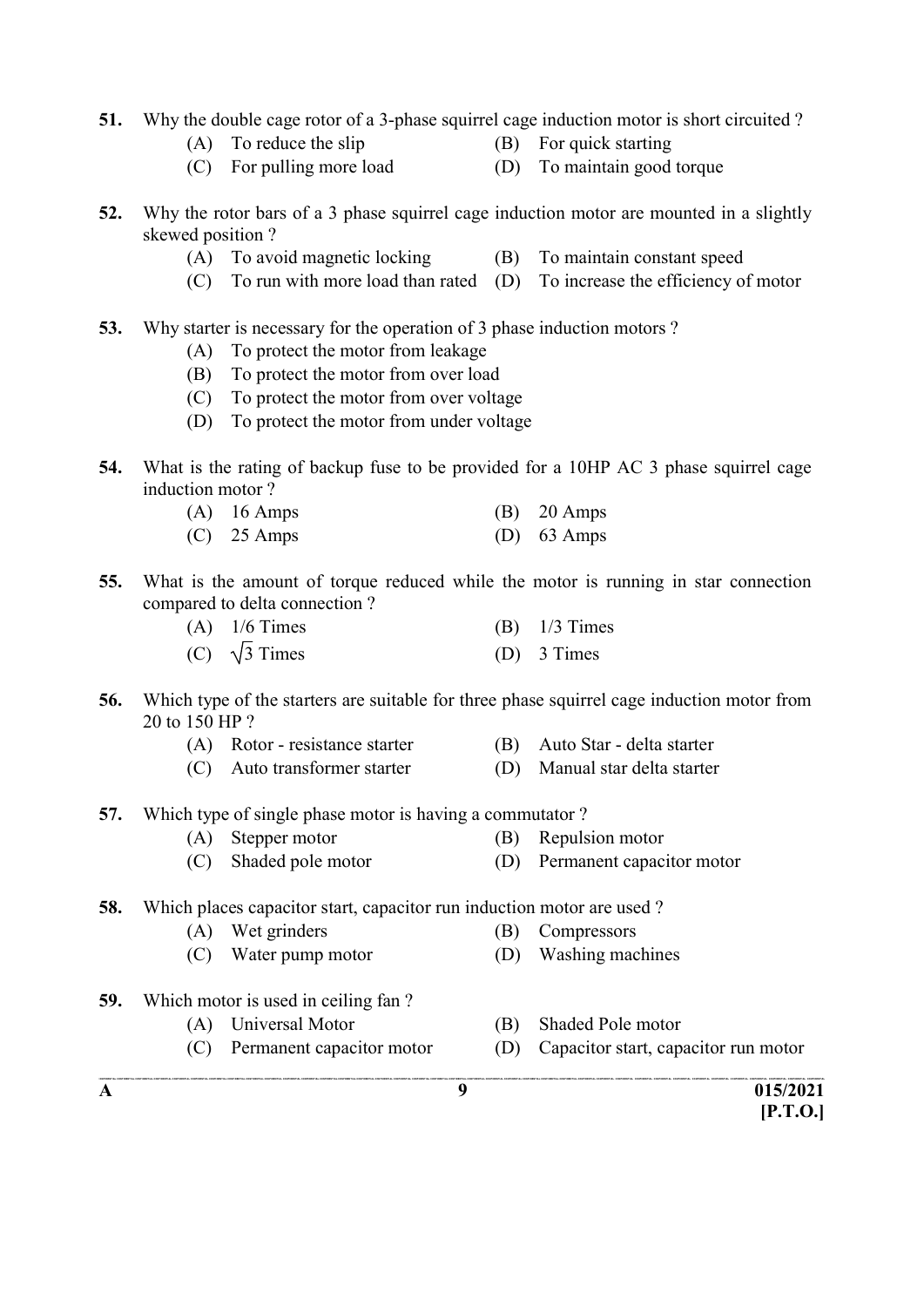| 60. |          | Which type of motors develops more horse power per Kilogram weight?       |     |                                                                                            |
|-----|----------|---------------------------------------------------------------------------|-----|--------------------------------------------------------------------------------------------|
|     |          | (A) Universal motor                                                       | (B) | Repulsion motor                                                                            |
|     | (C)      | Reluctance motor                                                          | (D) | Shaded pole motor                                                                          |
| 61. |          | Which method of power generation has low production and maintenance cost? |     |                                                                                            |
|     | (A)      | Tidal                                                                     | (B) | Hydro Electric                                                                             |
|     | (C)      | Nuclear                                                                   | (D) | Wind                                                                                       |
| 62. |          | Which method of power generation is most complex?                         |     |                                                                                            |
|     |          | (A) Nuclear                                                               | (B) | Water                                                                                      |
|     | (C)      | Fuels                                                                     | (D) | Solar                                                                                      |
| 63. |          | An example for conventional type power generation                         |     |                                                                                            |
|     | (A)      | Hydro                                                                     | (B) | Wind                                                                                       |
|     | (C)      | Tide                                                                      | (D) | Sun                                                                                        |
| 64. |          | Economiser used to heats                                                  |     |                                                                                            |
|     | (A)      | Air                                                                       | (B) | Steam                                                                                      |
|     | (C)      | Fuel                                                                      | (D) | Feed Water                                                                                 |
| 65. |          | In nuclear reactor which material used as a moderator?                    |     |                                                                                            |
|     |          | (A) Uranium                                                               | (B) | Graphite                                                                                   |
|     | (C)      | Cadmium                                                                   | (D) | Sodium                                                                                     |
| 66. |          |                                                                           |     | Which is not a major considerable point in site selection of Hydro electro power stations? |
|     |          | (A) Availability of Water                                                 | (B) | <b>Transportation Facilities</b>                                                           |
|     | (C)      | Cost and type of land                                                     | (D) | Load Centre                                                                                |
| 67. |          | Which turbine is used in high head?                                       |     |                                                                                            |
|     |          | (A) Reaction turbine                                                      | (B) | Kaplan turbine                                                                             |
|     | (C)      | Impulse turbine                                                           | (D) | Francis turbine                                                                            |
| 68. |          | A Low head Hydroelectric plants has an operating head                     |     |                                                                                            |
|     | (A)      | 50 mtr                                                                    | (B) | Below 30 mtr                                                                               |
|     | (C)      | Above 30 mtr                                                              | (D) | Above 300 mtr                                                                              |
| 69. |          | Which condition is not cause for power loss in solar panels?              |     |                                                                                            |
|     | (A)      | Loading                                                                   | (B) | Tilt angle                                                                                 |
|     | (C)      | Temperature                                                               | (D) | Light intensity                                                                            |
| 70. |          | The major disadvantage of wind power generation is                        |     |                                                                                            |
|     | (A)      | Long time to construct                                                    |     |                                                                                            |
|     | (B)      | Require high technology                                                   |     |                                                                                            |
|     | (C)      | Polluting                                                                 |     |                                                                                            |
|     | (D)      | Wind power is not constant and steady                                     |     |                                                                                            |
|     | 015/2021 |                                                                           | 10  | A                                                                                          |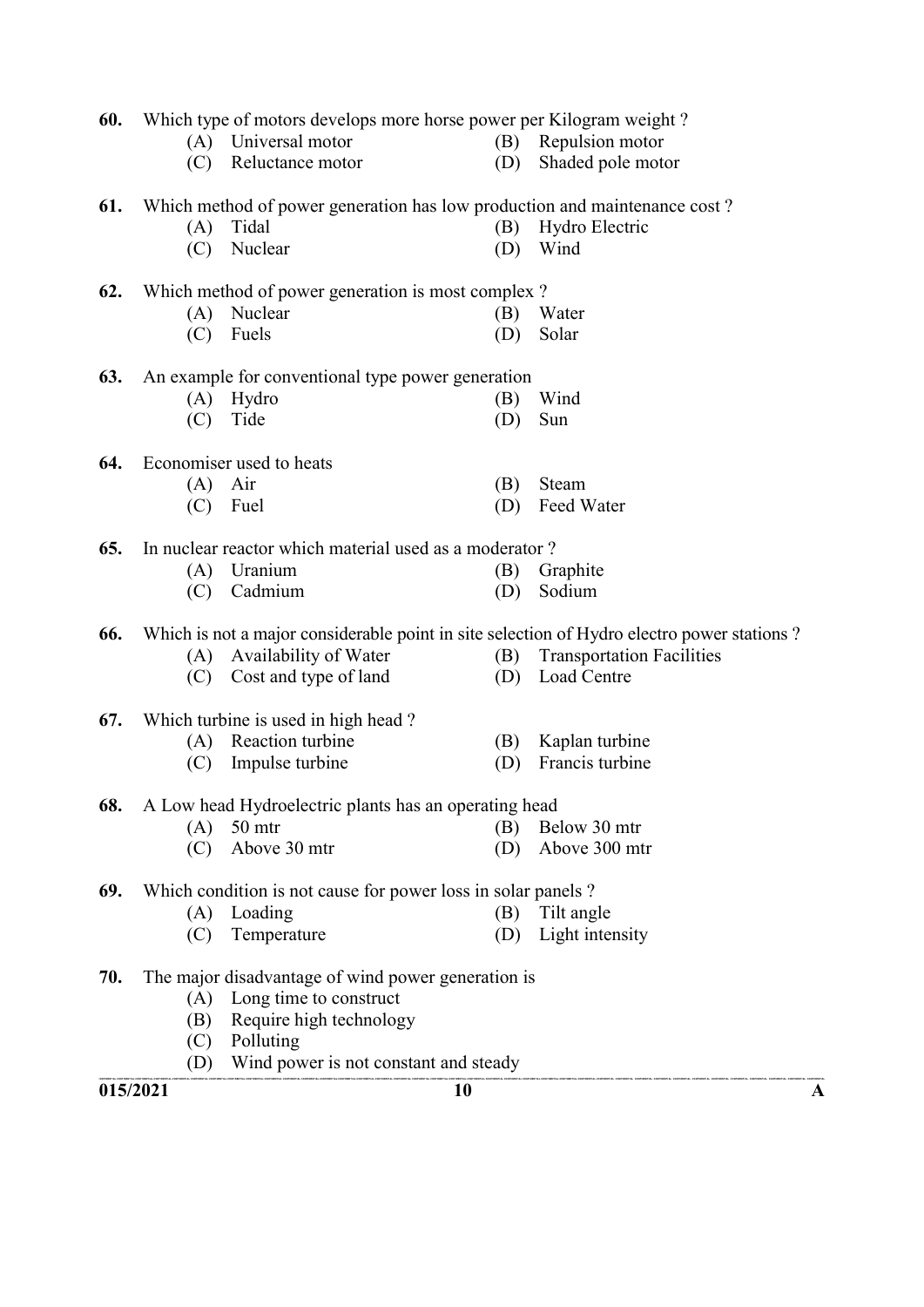| $\mathbf A$ |                 |                                                                                                               | 11  | 015/2021<br>[P.T.O.]                                                               |
|-------------|-----------------|---------------------------------------------------------------------------------------------------------------|-----|------------------------------------------------------------------------------------|
|             | (C)             | 30-50 mtr                                                                                                     | (D) | 40-50 mtr                                                                          |
|             | (A)             | 50-80 mtr                                                                                                     | (B) | 60-100 mtr                                                                         |
| 80.         |                 | Permissible span length of wooden poles is                                                                    |     |                                                                                    |
|             |                 |                                                                                                               |     |                                                                                    |
|             | (C)             | Conductor size                                                                                                | (D) | Atmosphere                                                                         |
| 79.         | (A)             | Which factor is not affect the corona?<br>Line voltage                                                        | (B) | Line current                                                                       |
|             |                 |                                                                                                               |     |                                                                                    |
|             | (C)             | below 11000V                                                                                                  | (D) | below 650V                                                                         |
|             | (A)             | below 250V                                                                                                    | (B) | below 440V                                                                         |
| 78.         |                 | As per IE rules medium line voltage is                                                                        |     |                                                                                    |
|             |                 | (C) Tensile strength                                                                                          |     | (D) Strength                                                                       |
|             |                 | (A) Conductivity                                                                                              | (B) | Durability                                                                         |
| 77.         |                 | Galvanized steel wires used in ACSR conductors to increase                                                    |     |                                                                                    |
|             |                 |                                                                                                               |     |                                                                                    |
|             |                 | $(C)$ 8 cm                                                                                                    | (D) | 45 cm                                                                              |
|             | (A)             | $30 \text{ cm}$                                                                                               | (B) | $20 \text{ cm}$                                                                    |
| 76.         | same support is |                                                                                                               |     | Minimum vertical clearance required between two live conductors in LT lines on the |
|             |                 | $(C)$ 3 m                                                                                                     | (D) | 5 <sub>m</sub>                                                                     |
|             | (A)             | 2 <sub>m</sub>                                                                                                | (B) | 4 <sub>m</sub>                                                                     |
| 75.         |                 | Minimum height required usage of strain insulator                                                             |     |                                                                                    |
|             |                 |                                                                                                               |     |                                                                                    |
|             | (C)             | Shackle insulator                                                                                             | (D) | Pin type insulator                                                                 |
| 74.         | (A)             | In terminating on corner poles which insulator is used?<br>Stay insulator                                     | (B) | Suspension Insulator                                                               |
|             |                 |                                                                                                               |     |                                                                                    |
|             |                 | (D) High corona loss                                                                                          |     |                                                                                    |
|             | (C)             | (B) Problem of Inductance and capacitance in transmission lines<br>Generation of high DC Voltage is difficult |     |                                                                                    |
|             |                 | (A) Requires two wire                                                                                         |     |                                                                                    |
| 73.         |                 | Disadvantage of DC transmission system                                                                        |     |                                                                                    |
|             |                 | $(C)$ 3.3 kV                                                                                                  | (D) | 11 kV                                                                              |
|             |                 | $(A)$ 33 kV                                                                                                   | (B) | 415 V                                                                              |
| 72.         |                 | Primary distribution Voltage is                                                                               |     |                                                                                    |
|             |                 | (C) AC Two Phase System                                                                                       | (D) | Three Phase Three Wire System                                                      |
|             |                 |                                                                                                               |     |                                                                                    |
|             |                 | (A) DC system                                                                                                 | (B) | AC Single Phase System                                                             |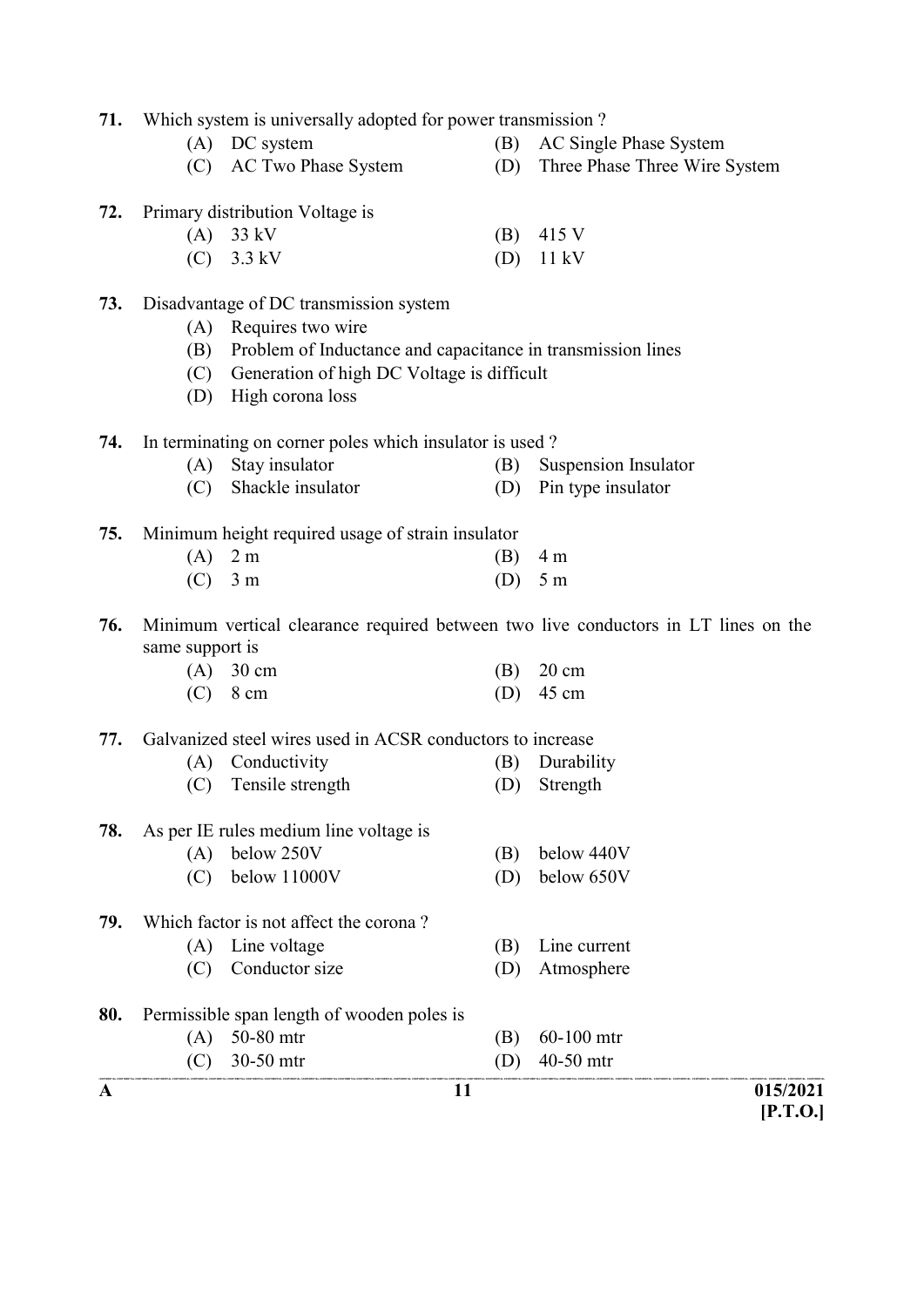- 81. Which of the following is not an indicating instrument ?
	- (A) Voltmeter (B) Ammeter
	- (C) Ampere hour meter (D) Wattmeter
- 82. EMF equation of transformer
	- (A)  $2.22 \text{ fN}\phi\text{m}$  (B)  $4.44 \text{ f}^2\text{N}\phi\text{m}$
	- (C)  $4.44$ fN<sup>2</sup> $\phi$ m (D) None of these
- 83. Transformation ratio of a transformer is

(A) 
$$
\frac{E_2}{E_1} = \frac{N_2}{N_1}
$$
  
\n(B)  $\frac{E_1}{E_2} = \frac{N_2}{N_1}$   
\n(C)  $\frac{E_2}{E_1} = \frac{I_2}{I_1}$   
\n(D)  $\frac{E_1}{E_2} = \frac{I_1}{I_2}$ 

- **84.** Primary Ampere turns  $I_1N_1$  of a transformer is equal to
	- $(A)$   $I_1N_2$ (B)  $I_2N_2$ (C)  $I_2N_1$ (D) None of these

85. Which instrument is used to measure only DC values ?

- (A) M1 Voltmeter (B) PMMC instrument
- (C) MI ammeter (D) Dynamometer type instrument
- 86. Tangent galvanometer is a/an instrument.
	- (A) recording (B) indicating
	- (C) integrating (D) absolute
- 87. \_\_\_\_\_\_\_\_\_ causes the moving system of the instrument to move from its 'zero' position, when the instrument is connected to the supply.

| 015/2021 |                       |                     |
|----------|-----------------------|---------------------|
|          | (C) Spring control    | (D) Damping torque  |
|          | (A) Deflecting torque | (B) Gravity control |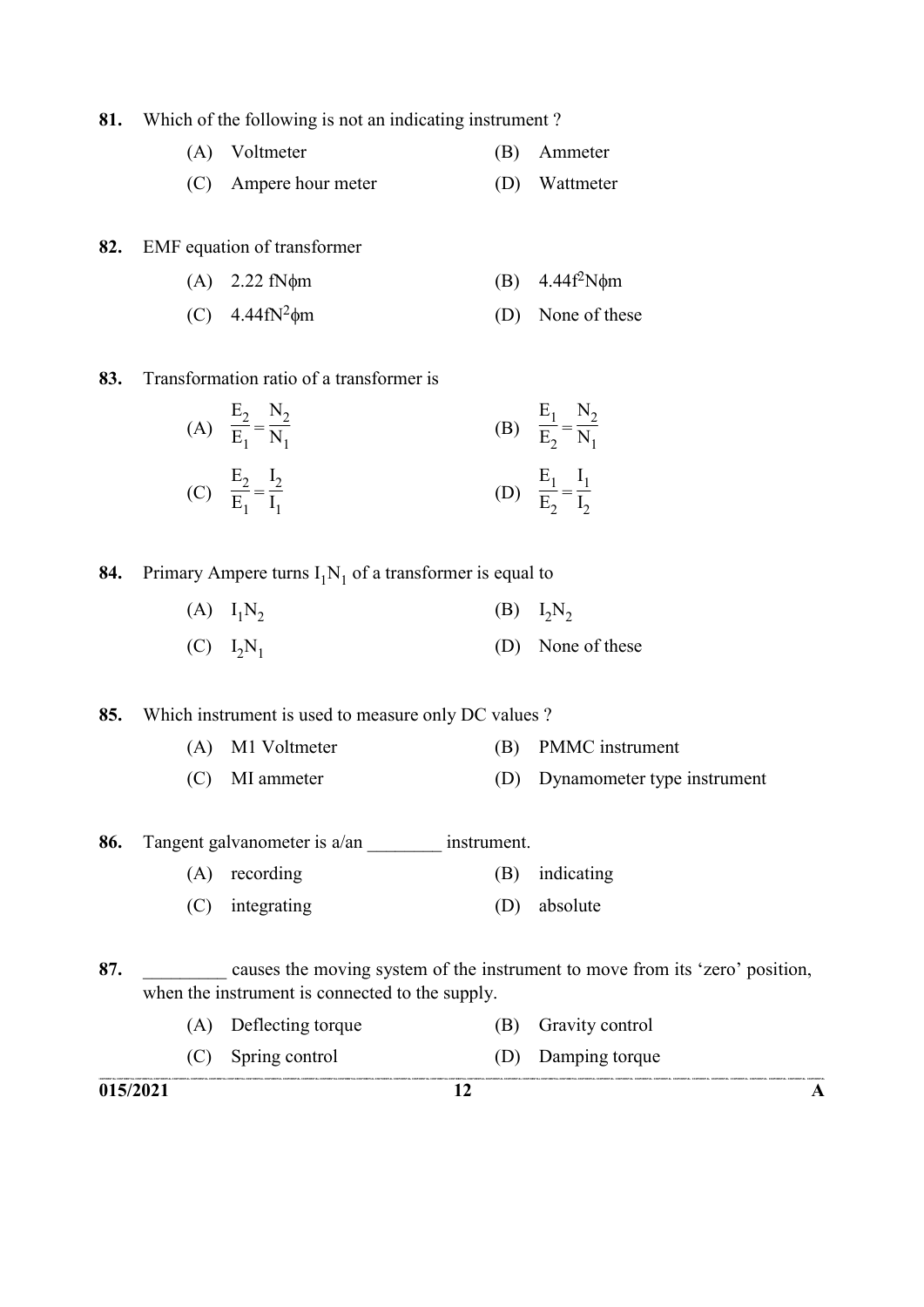88. All day efficiency of transformer is

|     | $\mathbf{u}$ $\mathbf{u}$ $\mathbf{v}$ | instrument the nointer will escallete hefere                     |                 |
|-----|----------------------------------------|------------------------------------------------------------------|-----------------|
|     |                                        | $(C)$ Above 90%                                                  | (D) $50 - 80\%$ |
|     |                                        | (A) $70 - 80\%$<br>(B)                                           | $60 - 70\%$     |
| 89. |                                        | Efficiency of a transformer is usually                           |                 |
|     | (D)                                    | Output kWh in 24 hrs<br>Input kWh in $24$ hrs - Losses in 24 hrs |                 |
|     | (C)                                    | Input kWh in 24 hrs<br>Input kWh in 24 hrs - Losses in 24 hrs    |                 |
|     | (B)                                    | Input kWh in 24 hrs<br>Input kWh in $24$ hrs + Loss in $24$ hrs  |                 |
|     | (A)                                    | Output kWh in 24 hrs<br>Output kWh in $24$ hrs + Loss in 24 hrs  |                 |

90. In a/an \_\_\_\_\_\_\_\_ instrument the pointer will oscillate before coming to final deflected position.

| (A) Over-damped     | (B) Under-damped |
|---------------------|------------------|
| (C) Critical damped | (D) Dead beat    |

91. To obtain more holes, a pure silicon crystal is doped with  $\qquad \qquad$ .

- (A) Arsenic (B) Antimony (C) Phosphorous (D) Boron
- 92. gas is filled in incandescent lamp.
	- (A) Argon (B) Sodium
		- (C) Mercury vapour (D) Neon
- 93. Unit of luminous flux
	- (A) candela (B) flux
	- (C) candle power (D) lumens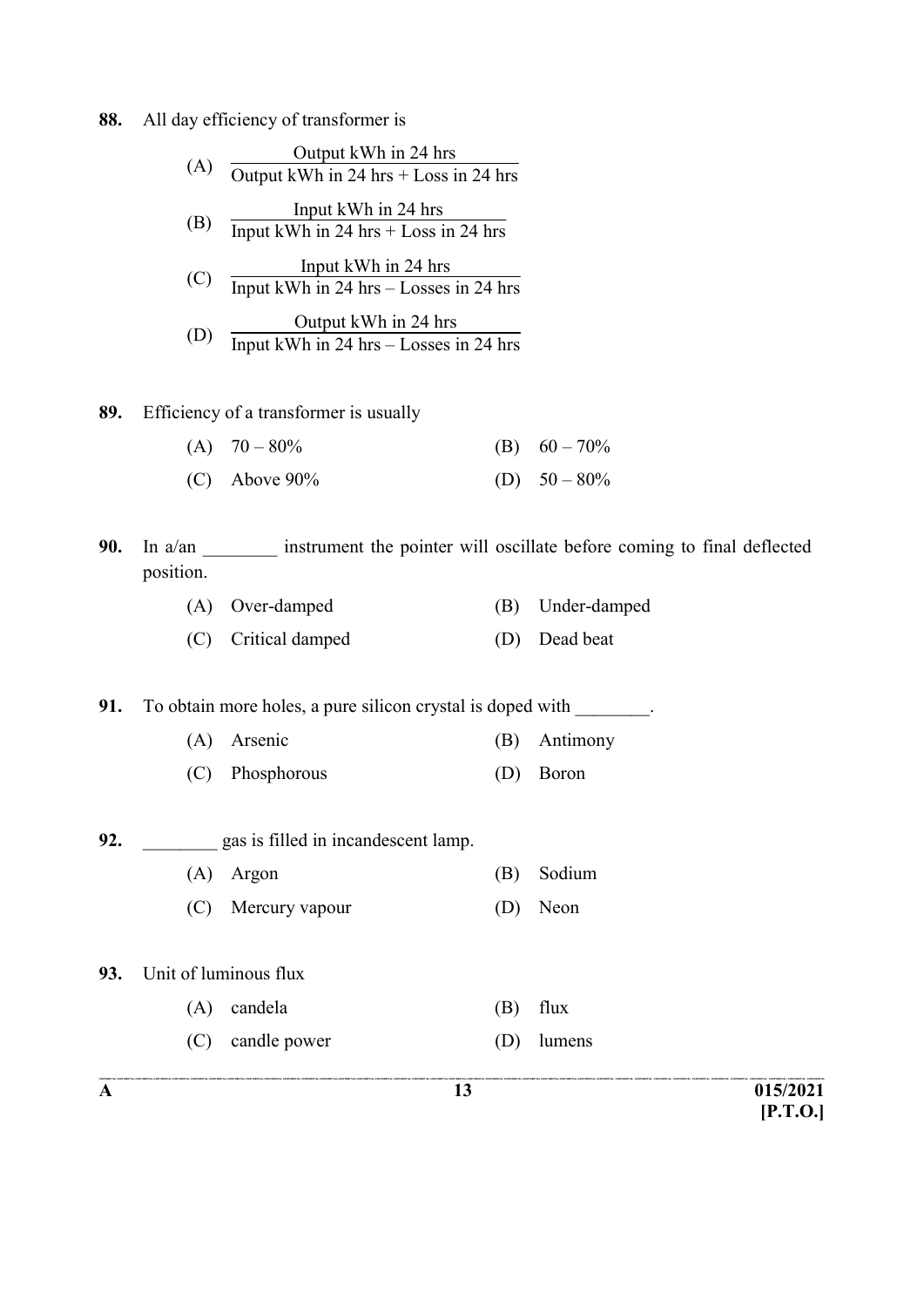| 015/2021 |     |                                                        | 14  |                                                                                                | A |
|----------|-----|--------------------------------------------------------|-----|------------------------------------------------------------------------------------------------|---|
|          | (C) | 380 nm to 740 nm                                       | (D) | 480 nm to 940 nm                                                                               |   |
|          | (A) | 250 nm to 375 nm                                       | (B) | 340 nm to 630 nm                                                                               |   |
|          |     |                                                        |     | 100. Visible light is the radiation in that part of the spectrum between approximately ______. |   |
|          | (C) | lightly doped                                          | (D) | not doped                                                                                      |   |
|          |     |                                                        |     |                                                                                                |   |
| 99.      | (A) | The emitter of a transistor is .<br>moderately doped   | (B) | heavily doped                                                                                  |   |
|          |     |                                                        |     |                                                                                                |   |
|          | (C) | Capacitors                                             | (D) | Inductors                                                                                      |   |
|          | (A) | Resistors                                              | (B) | Diodes                                                                                         |   |
| 98.      |     | Which is an active component?                          |     |                                                                                                |   |
|          | (C) | Candela/Watt                                           | (D) | Lumens/Watt                                                                                    |   |
|          | (A) | Lumens/Wh                                              | (B) | Candle Power/Watt                                                                              |   |
| 97.      |     | Luminous efficiency is measured in                     |     |                                                                                                |   |
|          | (C) | 32                                                     | (D) | 34                                                                                             |   |
|          | (A) | 38                                                     | (B) | 30                                                                                             |   |
| 96.      |     | Atomic number of Germanium                             |     |                                                                                                |   |
|          |     |                                                        |     |                                                                                                |   |
|          | (C) | 0.7V                                                   | (D) | 0.9V                                                                                           |   |
|          | (A) | 0.3V                                                   | (B) | 0.4V                                                                                           |   |
| 95.      |     | Barrier potential of silicon diode is approximately    |     |                                                                                                |   |
|          | (D) | cube of the distance from the source                   |     |                                                                                                |   |
|          | (C) | square root of the distance from source                |     |                                                                                                |   |
|          | (B) | distance from source                                   |     |                                                                                                |   |
|          | (A) | square of the distance from source                     |     |                                                                                                |   |
| 94.      |     | Illumination of a surface is inversely proportional to |     |                                                                                                |   |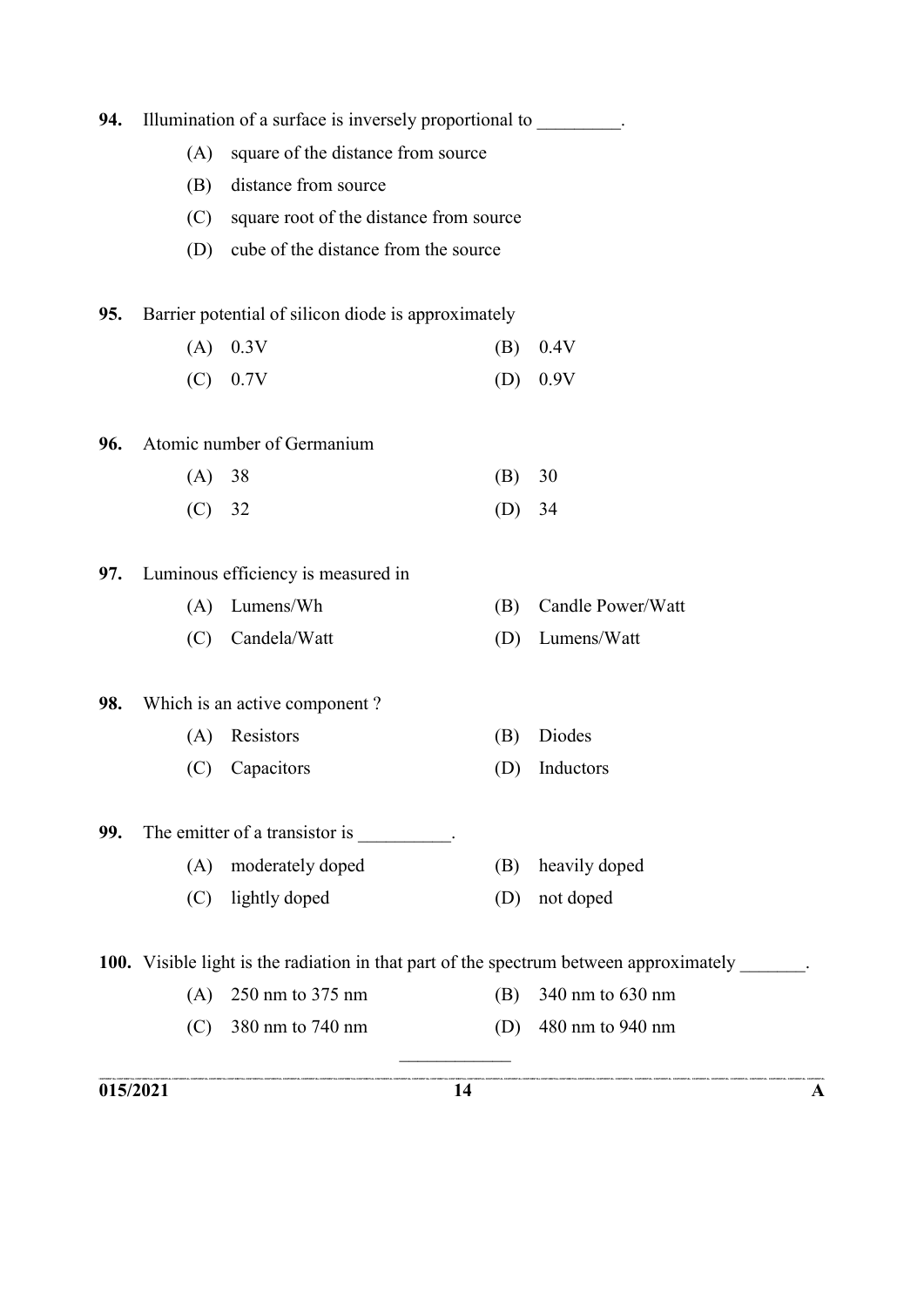# SPACE FOR ROUGH WORK